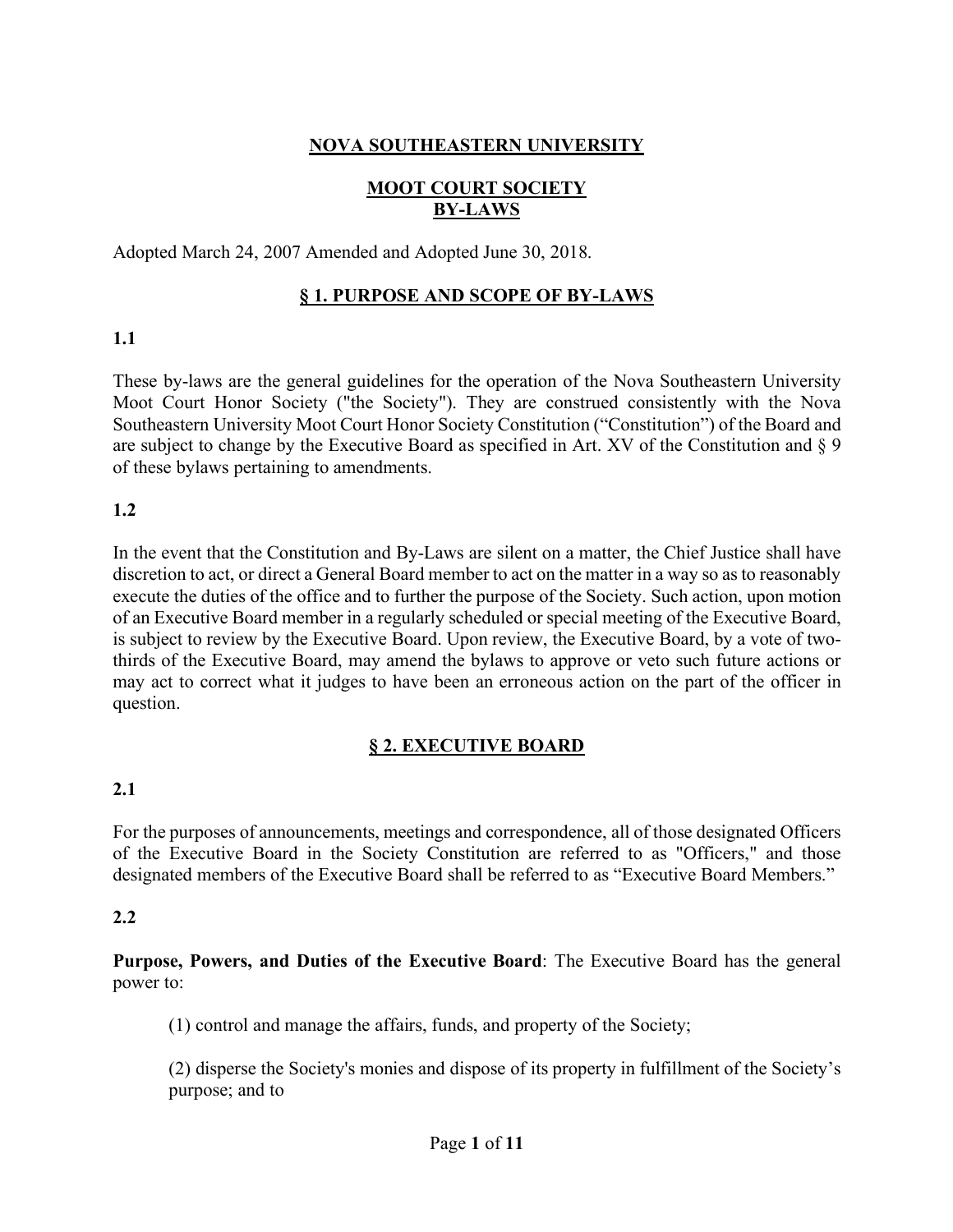(3) delegate authority to committees or individuals and determine compensation, if any, as it deems necessary for the carrying out of the purposes and business of the Society as set forth in this Constitution.

## **2.3**

In addition to any duties specified in the Constitution, the following duties are assigned:

- (1) **Chief Justice**: Chair the Executive Board and General Board; act as chief executive officer of the Society; oversee all operations of the Society; work to maintain good working relationships with the Law School administration, student body and other student organizations; and develop long-range planning and policy subject to these bylaws and the Constitution. Reporting to the Chief Justice shall be the Executive Justice for Competitions, Executive Justice for Teams, and the Executive Justice for Academics.
- (2) **Executive Justice for Competitions**: The Executive Justice for Competitions shall plan and organize any and all competitions the Society hosts, including but not limited to the Intramural, Upperclassmen, 1L Competitions, and shall have such additional powers and duties as may from time to time be assigned to him or her by the Executive Board or Chief Justice. The Executive Justice for Competitions shall supervise three Justices for Competitions who maintain positions on the General Board, as defined herein (§ 3) to assist in the planning and organization of the competitions hosted by the Society, and the Feinrider Competitions, subject to the approval of the Chief Justice and the Executive Justice for Teams. The Executive Justice for Competitions is responsible for organizing a sufficient number of practice rounds prior to the Feinrider Competitions and shall solicit judges from the faculty, attorneys, judges and members of the Society for the practice rounds and the actual competition. The Executive Justice for Competitions shall serve as Acting Chief Justice in the event a vacancy arises for any reason, until such vacancy is filled. The Executive Justice for Competitions shall be responsible for reserving the necessary room(s) required for each respective event.
- (3) **Executive Justice for Teams**: The Executive Justice for Teams shall facilitate the activities of the team competitors and shall have such additional powers and duties as may from time to time be assigned to him or her by the Executive Board or Chief Justice. The Executive Justice for Teams supervises the preparation and mailing of briefs submitted by team members for each interscholastic competition. The Executive Justice for Teams is responsible for organizing a sufficient number of practice rounds for the interscholastic competitions and soliciting practice round judges from the faculty, attorneys, judges, and members of the Society. The Executive Justice for Teams shall supervise two Justices for Teams to assist each interscholastic competition team, subject to the approval of the Chief Justice and the Executive Justice for Competitions. The Executive Justice for Teams is responsible for confirming the registration of any and all interscholastic competitions and ensuring that the proper fee is received by the host school or organization by the appointed deadline. The Executive Justice for Teams is responsible to the teams for clarification of any and all applicable competition rules and shall serve as the liaison between the host school and the team. The Executive Justice for Teams is responsible for providing each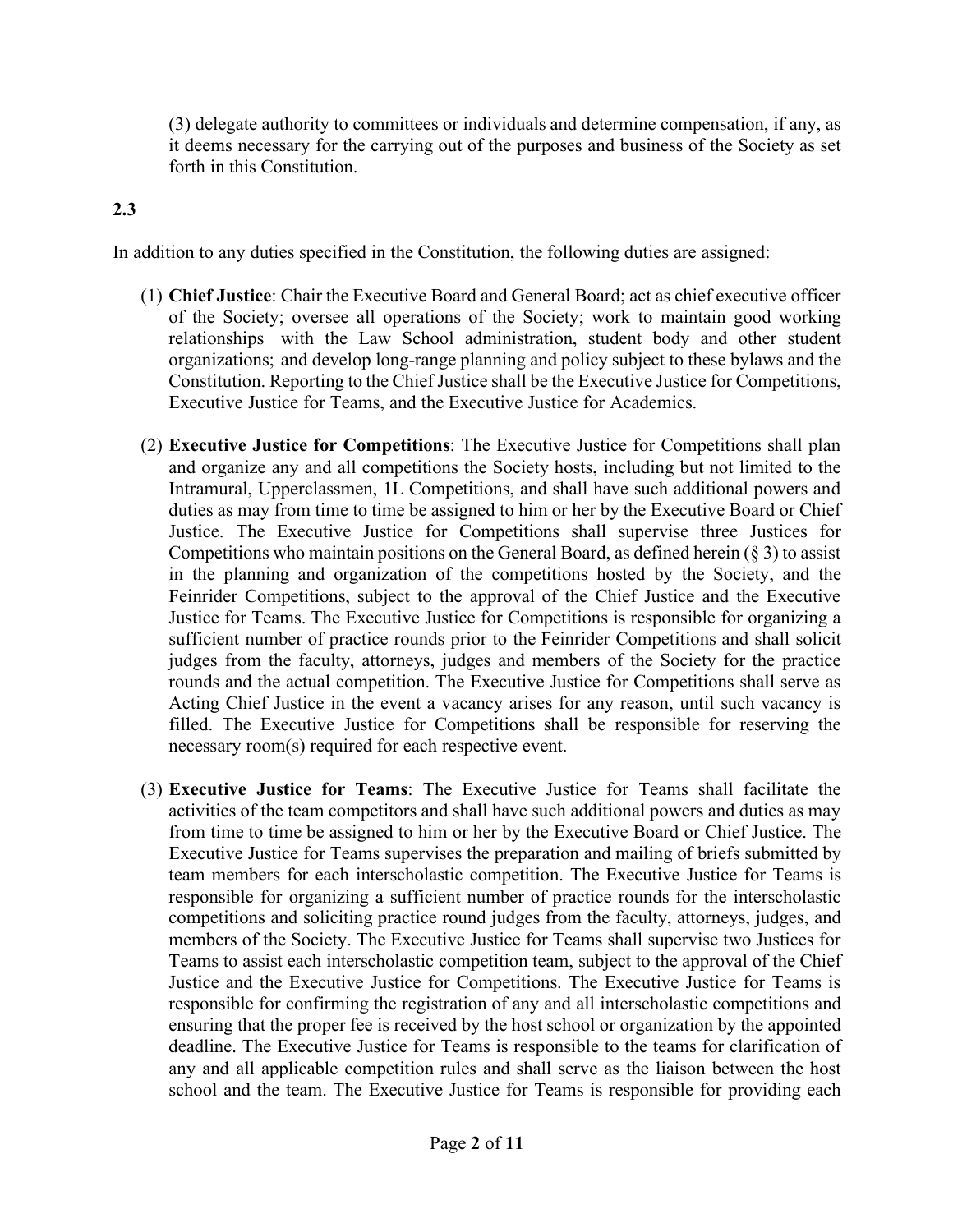interscholastic competition team with CLIO accounts, so each respective team may keep record of their time.

(4) **Executive Justice for Academics**: The Executive Justice for Academics shall create all problems used in all competitions administered by the Society and may consult with the Legal Research & Writing (LRW) Department, the Society's Team Coaches, the Society's Faculty Advisor, the General Board Members, the Executive Board Members, and any other expert for the purpose of problem creation. The Executive Justice of Academics retains the power to give final approval of the topic of a problem, which is only subject to veto by a unanimous vote of the Chief Justice, Executive Justice for Competitions, and Executive Justice for Teams. The Executive Justice for Academics shall be responsible for organizing and hosting various Moot Court Workshops throughout the year, as well as reserving the necessary room(s) required for each respective event.

# **2.4**

**Election and Term of Office**: The departing executive board shall appoint the new Executive Board upon application from the membership, by a simple majority vote during the month of April for a term of one full year. Executive Board Members-Elect shall assume office on May 1 of each year and prior to May 1 shall work under the direction of the departing officers to ensure a smooth administrative transition. The departing executive board shall provide the new Executive Board with all files regarding the Society, as well as the key(s) to the Advocacy Office.

## **2.5**

**Credit Hours**: No Executive Board Member shall receive more than four (4) credit hours for serving on the Executive Board throughout their term as defined in Section 2.4 above. Credit hours must be tracked using the Clio program. All hours must be tracked with the dates, times, location, and description of the activity.

## **2.6**

**Removal of Officers**: Any Executive Board Member may be removed for just cause, at any time, at any Executive Board meeting at which a quorum is present, by a vote of two-thirds of all Executive Board Members then serving in office.

## **2.7**

**Vacancies**: Vacancies among the Executive Board, however arising, shall be filled by a simple majority vote of all of the members of the then serving Executive Board.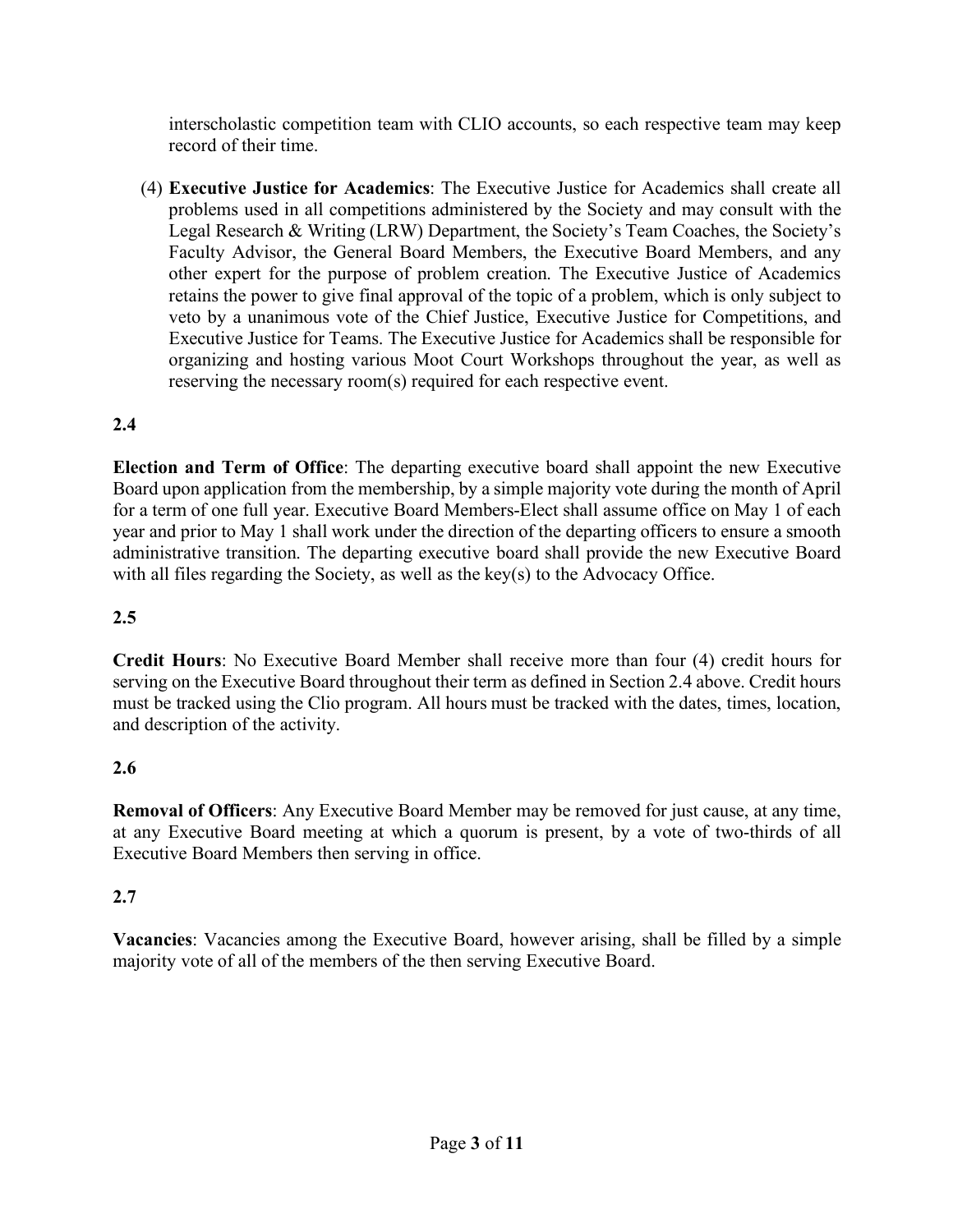## **§ 3. GENERAL BOARD**

# **3.1**

**Purpose, Powers, and Duties**: The General Board has the general power to control and manage the responsibilities expressed in Article V, and to delegate authority to committees or individuals as it is deemed necessary for the carrying out of the purposes and business of the Society.

## **3.2**

**Number and Positions**: The General Board of the Society shall comprise of the Executive Board, as well as Justices for Competitions, Justices for Teams, a Justice for Administration, Justice for Treasury, Justice for Treasury, Justice for Legal Community Relations, and Justice(s) for Research and Problem Development.

### **3.3**

**Election, Term, and Maintenance of Board Membership**: The positions designated herein shall be appointed from within the membership of the Society by a simple majority vote of the Executive Board and shall not serve a term of more than one year without reappointment.

### **3.4**

**Resignation and Removal of Board**: Any General Board Member may resign by giving twoweek notice of his or her resignation to the Chief Justice and respective supervising Executive Board Member, in email form. Such resignation shall take effect two weeks from the date of receipt. Any General Board Member may be removed at any time with just cause by a two-thirds vote of all Executive Board members then serving in office.

### **3.5**

**Vacancies**: Vacancies in the Board, however arising, may be filled by a simple majority vote of the Executive Board then serving in office at any regular meeting of the Board, or at a special meeting of the Board called for that purpose.

### **3.6**

**Justice for Administration**: Shall act under the supervision of the Chief Justice, and shall have charge of, and responsibility for, all promotional activities the organization undertakes, including, but not limited to, the Society's website and newsletter.

### **3.7**

**Justice for Treasury**: Shall act under the supervision of the Chief Justice, and shall keep, or cause to be kept, the minutes of all meetings of the Society in one or more books provided for that purpose and shall see that minutes of meetings are distributed promptly to all members of the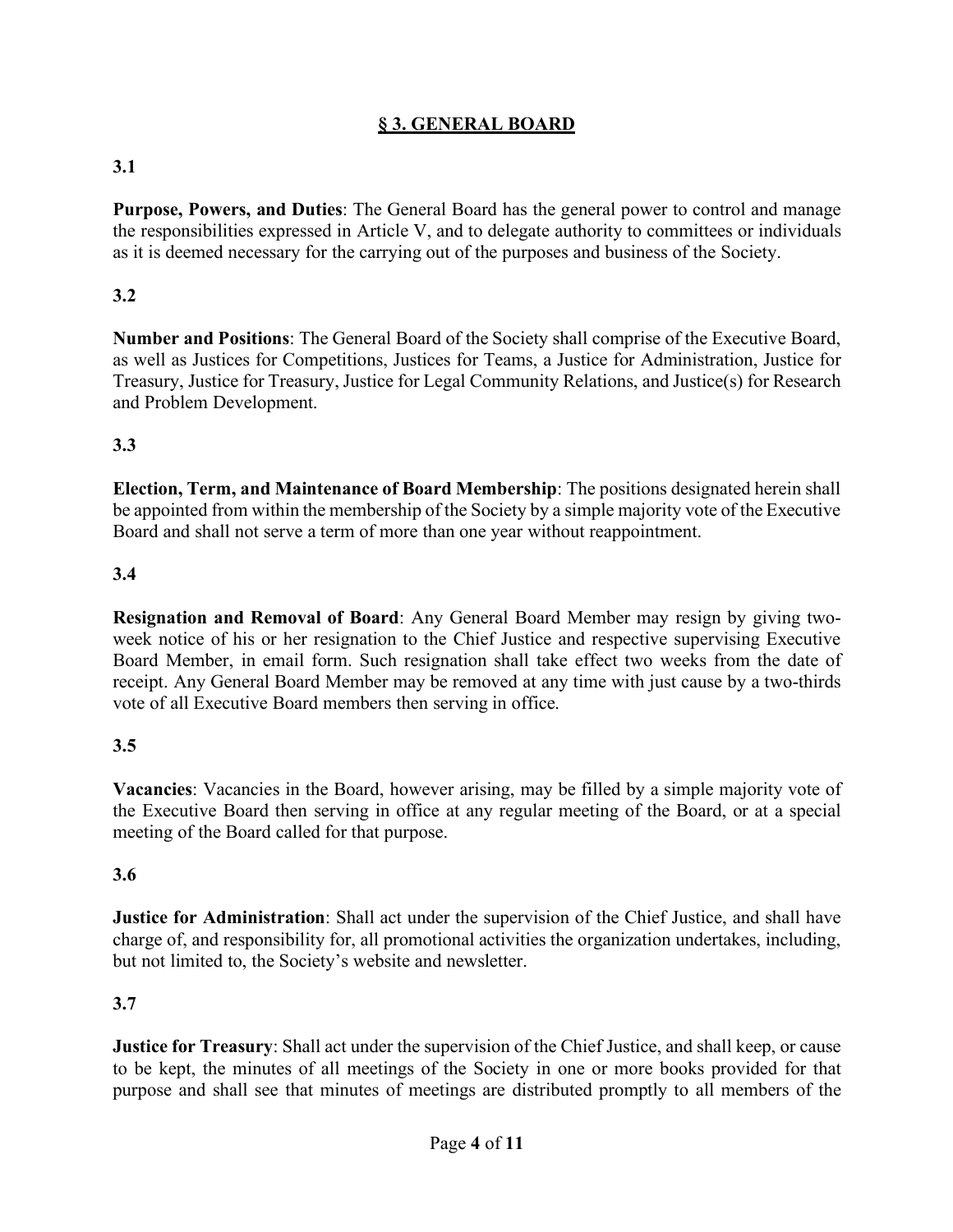Executive Board and posted on the Moot Court Bulletin Board. He or she shall see that all notices are duly given in accordance with this constitution and the Society's by-laws. He or she shall have charge of the books, records, and papers of the Society relating to its organization and shall see that all reports, statements, and other documents as may be required are properly kept or filed. Other duties may from time to time be assigned to him or her by the Chief Justice.

# **3.9**

**Justice for Legal Community Relations**: Shall act under the supervision of the Chief Justice and shall be responsible for developing, coordinating, and promoting community support for the organization.

## **3.10**

**Justice(s) for Research and Problem Development**: There shall be at least one, but no more than three Justices for Research and Problem Development. Justices for Research and Problem Development shall act under the supervisions of the Executive Justice for Academics and are responsible for all research and writing responsibilities delegated to them by the Executive Justice for Academics.

## **3.11**

**Justices for Competitions**: There shall be at least three, but no more than five Justices for Competitions, including a Justice for Competitions (Scoring Division), a Justice for Competitions (Logistics Division), and a Justice for Competitions (Judge Recruitment Division). All Justices for Competitions shall act under the supervision of the Executive Justice for Competitions, and shall have charge of, and responsibility for, planning and coordinating any and all competitions that the Society hosts.

- (1) J**ustice for Competitions: Scoring Division**: Shall be responsible for overseeing brief scoring, oral scoring, all score calculations, and bailiffs; and shall have the authority to appoint a committee for the purpose of carrying out these duties.
- (2) **Justice for Competitions: Logistics Divisions**: Shall be responsible for all competition logistics, including, but not limited to, room reservations, competitor and judge placement, and shall serve as liaison between the Society and candidates for Society membership; and shall have the authority to appoint a committee for the purpose of carrying out these duties. All communications must be approved by an Executive Board Member or the Chief Justice.
- (3) **Justice for Competitions: Judge Recruitment Division**: Shall be responsible for recruiting and communicating with attorneys and judges for the purpose of judging oral arguments in all internal competitions; and shall have the authority to appoint a committee for the purpose of carrying out these duties. All communications must be approved by an Executive Board Member or the Chief Justice.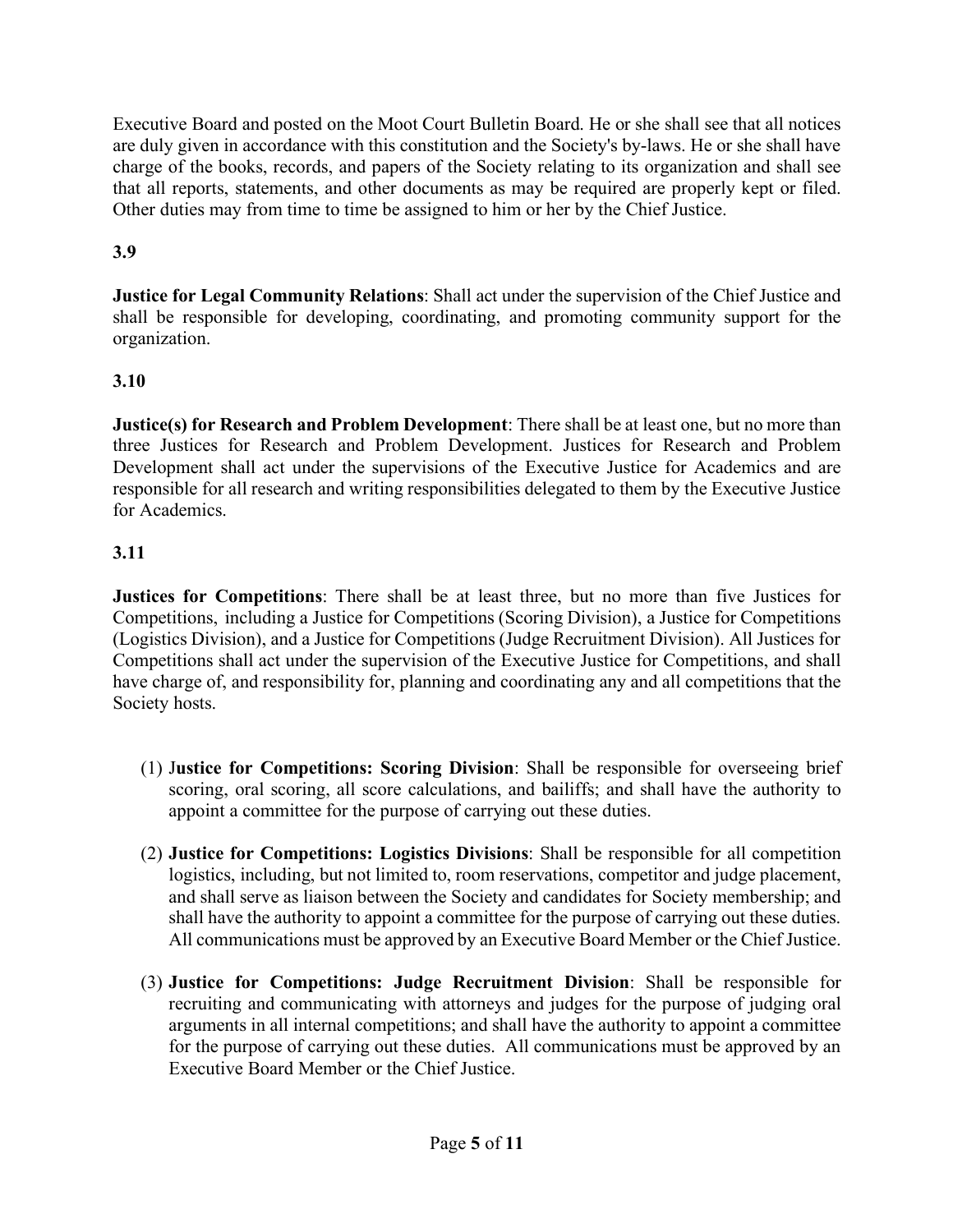## **3.12**

**Justices for Teams**: There shall be two Justices for Teams, including a Justice for Teams: Team Travel Division and a Justice for Teams: Team Practice Division. All Justices for Teams shall act under the supervision of the Executive Justice for Teams, and shall have charge of, and responsibility for, planning and coordinating any and all external competition teams of the Society.

- (1) **Justices for Teams (Team Travel Division)**: Shall be responsible for making all travel arrangements for each travel team. The Justice is required to have a valid credit card to make hotel and car reservations/deposits and any charges shall be reimbursed through administration. Justice shall also be responsible for coordinating reimbursements for travel team members through administration; and shall have the authority to appoint a committee for the purpose of carrying out these duties.
- (2) **Justices for Teams (Team Practice Division)**: Shall be responsible for scheduling and coordinating all team practices, including, but not limited to, organizing a sufficient number of practice rounds, soliciting a sufficient number of judges, and the timely mailing of all external competition team briefs; and shall have the authority to appoint a committee for the purpose of carrying out these duties

# **§ 4. GENERAL BOARD MEETINGS**

# **4.1**

The Chief Justice shall schedule and conduct at least one (1) meeting of the Society general membership during the fall semester, and at least one (1) meeting of the same during the spring semester. Chief Justice has discretion to schedule and conduct additional meetings as necessary.

## **4.3**

Should the Chief Justice or the Executive Board decide that it is necessary because of scheduling conflicts, split meetings of the Society are authorized. Two meetings at alternate times, one in the early afternoon and one in the evening after night classes, may be scheduled in the same day. Members may attend either meeting and for the purpose of quorums and votes on business, attendance for the two meetings shallbe combined. All old business conducted at the early meeting will be tabled for final disposition in the second meeting. All new business from the first meeting not referred to the ExecutiveBoard will be tabled for final disposition in the second meeting. Members may attend and be recognized at both meetings but may vote in only one of the meetings.

## **4.4**

The Executive Board shall make reasonable efforts to notify all Board members of all regularly scheduled meetings at least seven (7) days prior to the meeting. This may include but is not limited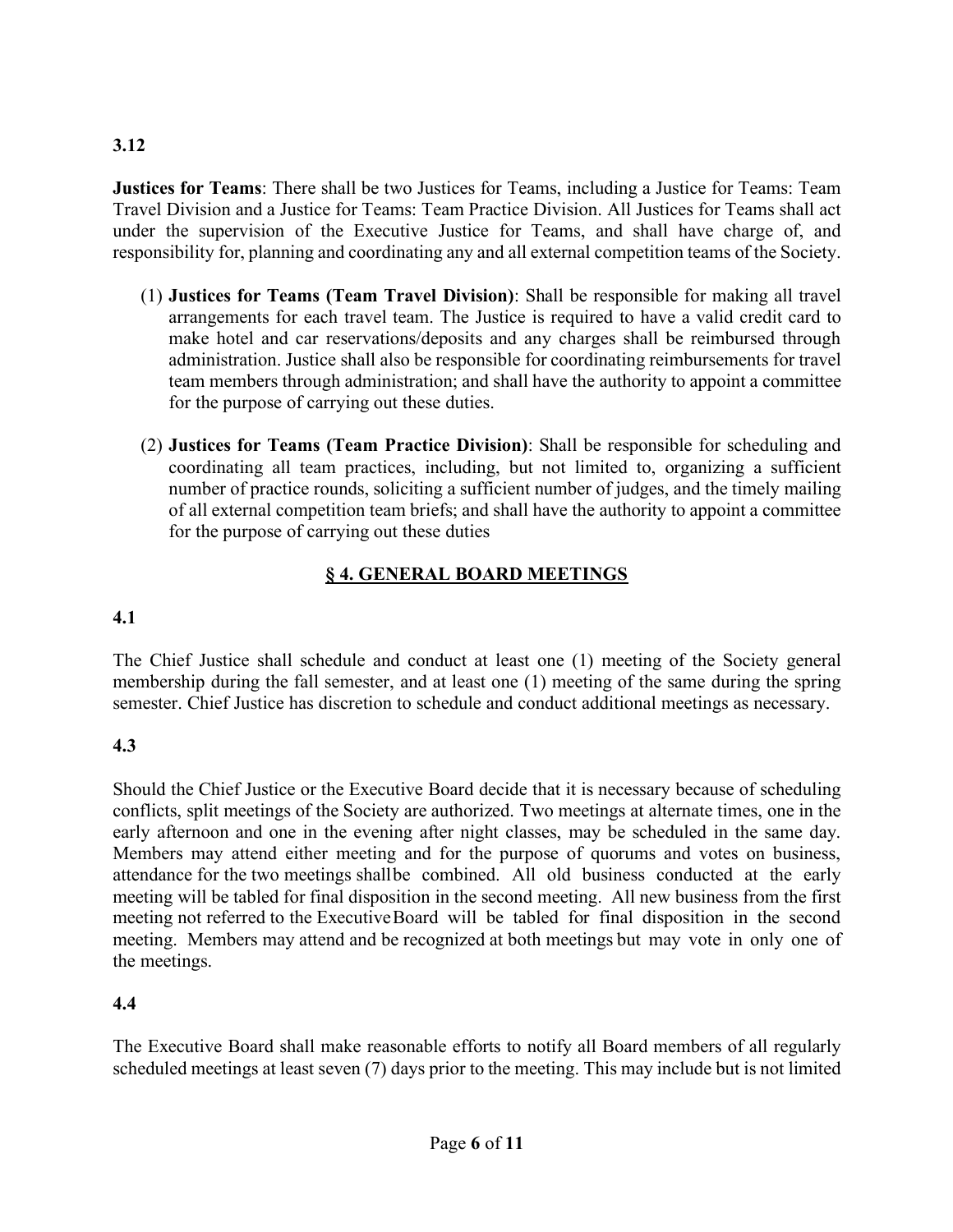to: emails, announcement at prior meetings, notification through student mailboxes, signs posted around the Law School.

# **4.5**

Attendance at all regularly scheduled Society meetings held in accordance with these bylaws and the Constitution is mandatory for all Society members. Excused absences for good cause may be obtained from the Chief Justice prior to the meeting. No absence is excused unless it is received from the Chief Justice and in writing. Failure to comply with mandatory requirements may result in disciplinary actions to be determined by the Board.

## **§ 5. EXECUTIVE BOARD**

# **5.1**

The Executive Board shall be the managing body of the Society and shall have the power to act for the Society in all matters consistent with these bylaws and the Constitution. It shall be composed of those persons specified in Art. IV, § 2 of the Constitution, and § 2 of these bylaws. The Officers of the Executive Board shall be the managing body of the Executive Board and shall have the power to act for the Society in all matters consistent with these bylaws and the Constitution. The Officers of the Executive Board shall include those persons specified in Art. IV, § 3 of the Constitution.

# **5.2**

The Chief Justice shall regularly schedule and conduct meetings of the Executive Board at his or her discretion during the academic year.

## **5.3**

Each member of the Executive Board shall have one vote and the Chief Justice shall serve as the deciding vote in case of a tie.

## **5.4**

General board members may attend Executive Board meetings and may be recognized to speak at such meetings, but the Chief Justice shall have discretion to exclude members before the Executive Board votes on any matter. Only members of the Executive Board shall vote in any Executive Board proceeding.

## **5.5**

Unless otherwise specified in the Constitution and these bylaws, the Chief Justice shall chair the Executive Board and conduct Executive Board meetings as follows: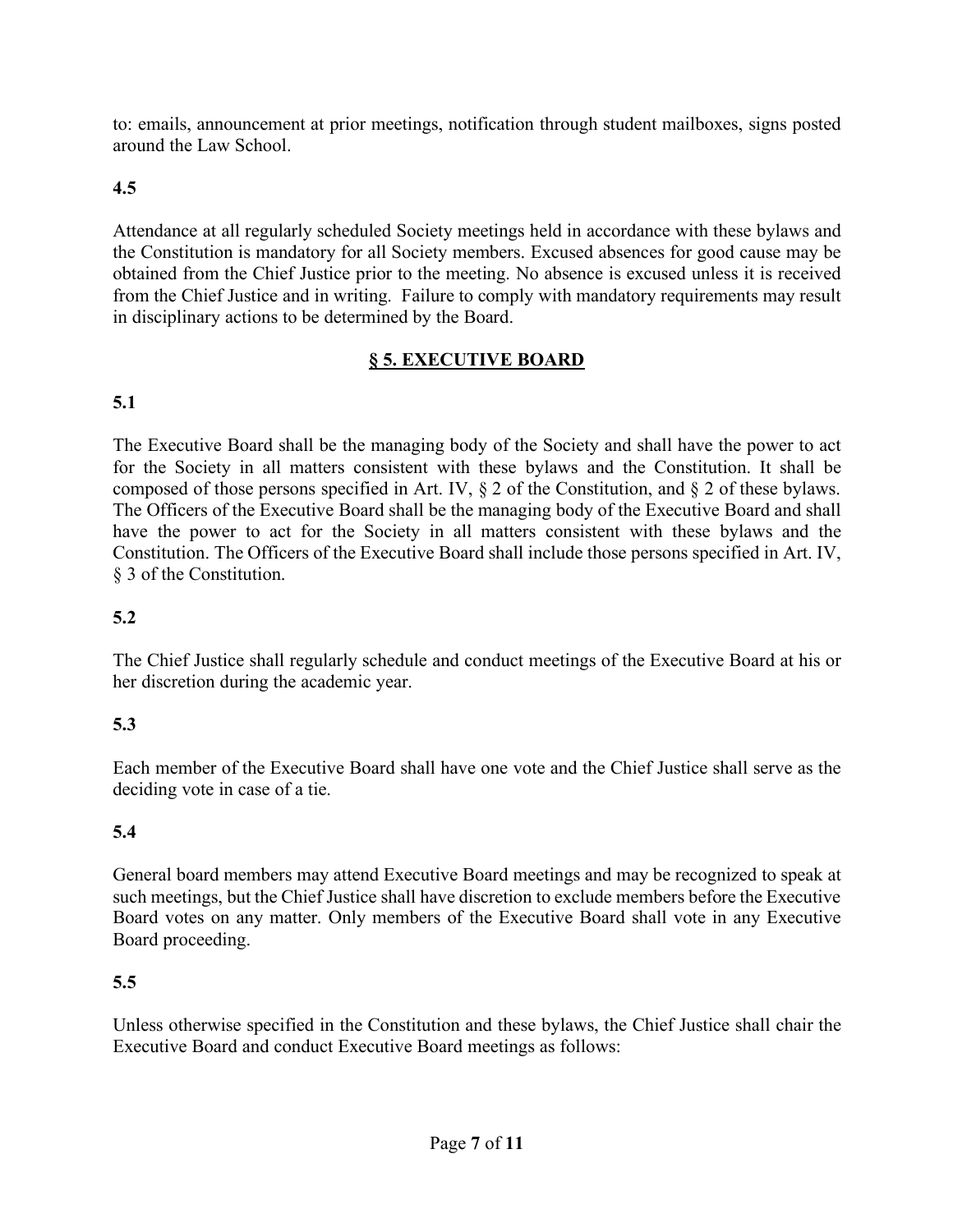- (1) There may be an opening statement of the Chief Justice including but not limited to a reading of the agenda and any other preliminary announcements;
- (2) Every Officer and Executive Board Member present shall give a report regarding her or his duties and the status of her or his respective areas of responsibility. Each report shall be followed by an opportunity for Executive Board members to ask questions. Officers not present may see that another officer can give the absent officer's report;
- (3) There shall be disposal of old business, and an opportunity for new business to be conducted; and
- (4) There may be a closing statement of the Chief Justice including but not limited to announcement of the next Executive Board meeting and also of any important intervening events.

# **5.6**

Upon election of the officers for the following academic year, the Executive Board will hold a special transition meeting in order to ensure an orderly transition from old officers to new.

# **5.7**

**Appeal of Executive Board Decision**: Every current student at the Shepard Broad College of Law is permitted to appeal final decision(s) made by the existing Executive Board. A student may appeal an Executive Board decision in only the manner listed herein:

- (1) The student must provide the entire Executive Board with an email, detailing the: (a) Decision; (b) Date of decision; (c) All parties directly involved; (d) A memorandum detailing why the student feels the decision was in error; and (e) Any documentation to support the aforesaid;
- (2) The Executive Board shall have seven (7) business days from the date of receipt of the email to review it, along with the documentation therein, and to issue a response, signed by the current or acting Chief Justice, to the student;
- (3) Upon receipt of the Executive Board's response, if the student is unsatisfied with said response, the student may then transfer the appeal, including the Executive Board's response to the current Faculty Advisor for the Society, in email form;
- (4) The current Faculty Advisor shall have fifteen (15) business days from the date of receipt to reply to the student's appeal. The Faculty Advisor is permitted to meet with the Executive Board, the student, or any combination of the two in order to make a decision;
- (5) The Faculty Advisor may: (a) Affirm the Executive Board's decision; (b) Reverse the Executive Board's decision; or (c) Remand the issue for further consideration by the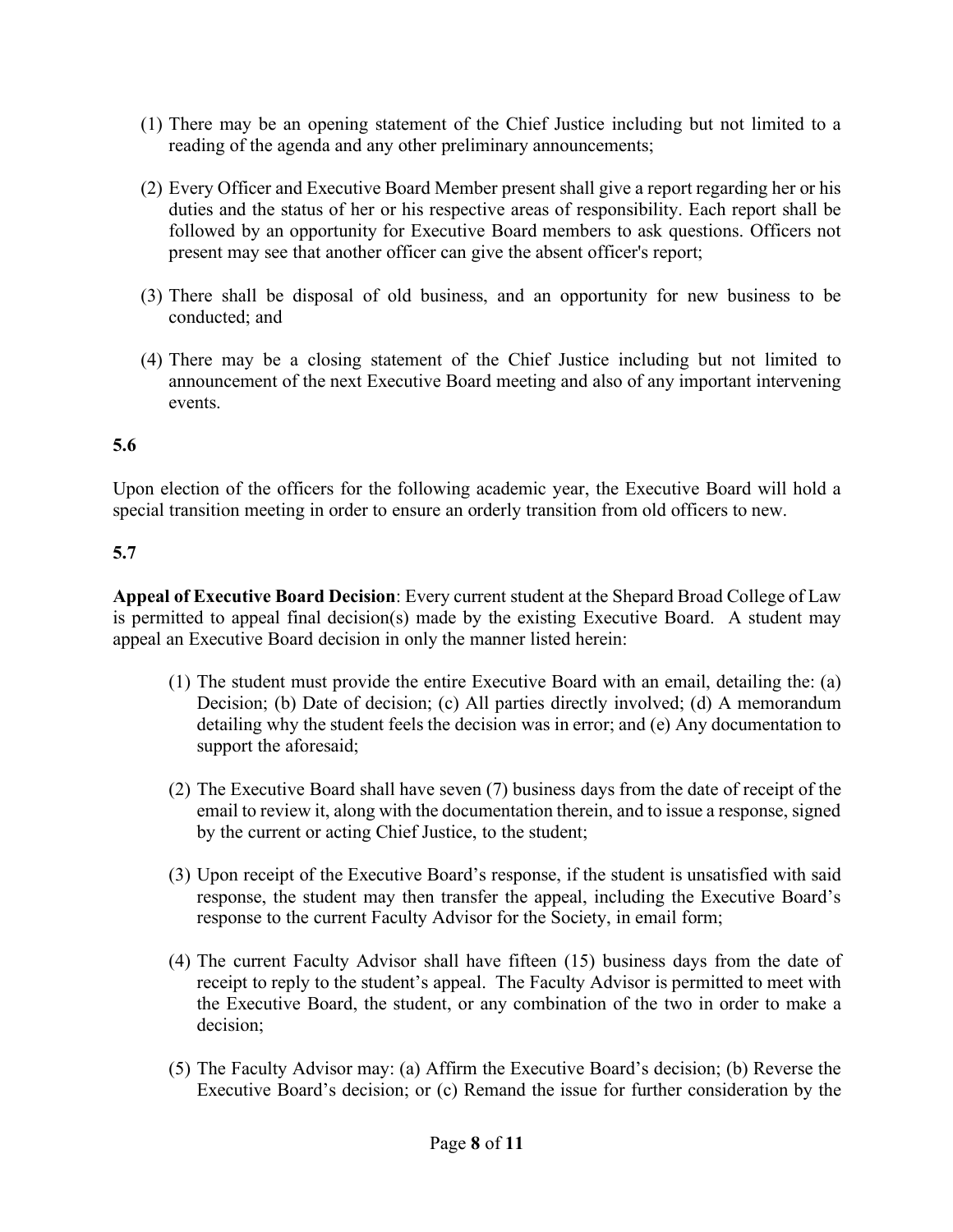Executive Board, consistent with the findings and/or interpretation of the Faculty Advisor;

(6) All decisions made after the above appeals process has been exhausted are final.

# **§ 6. INTERSCHOLASTIC AFFAIRS**

### **6.1**

Every effort shall be made to select the best teams possible to represent the Law School. Selection of teams shall be by the Officers Executive Board along with the Faculty Advisor and other traveling team advisors that the Executive Board selects. Performances may be required. If a dispute arises between the Officers of the Executive board and an advisor a complete consensus of the Officers of the Executive Board shall have the final say on the selection.

## **§ 7. FACULTY ADVISOR**

## **7.1**

The advisor shall be selected by a simple majority of the Executive Board each year. There may be more than one advisor.

## **§ 8. AMENDMENT TO BYLAWS**

### **8.1**

Written notification of a proposed amendment shall be made to the Chief Justice and the Executive Board.

### **8.2**

The Executive Board shall entertain a motion for amendment no sooner than one week after notification. Adoption shall be a majority vote of the Executive Board. The Chief Justice shall serve as the deciding vote in case of a tie.

### **§ 9. REQUIREMENTS OF MEMBERSHIP**

### **9.1**

All Society Members, Committee Members, and General Board Members shall fulfill the requirements of membership as expressed in this Section. Officers of the Executive Board are exempt from these requirements and may choose to exempt any member or group of members from the Society by a simple majority vote. The Executive Board of the Society may require additional requirements of membership by simple majority vote. Members may be exempt from requirements during any semester in which the member is completing a Clinic, so long as the requirement conflicts with the member's obligations to the Clinic.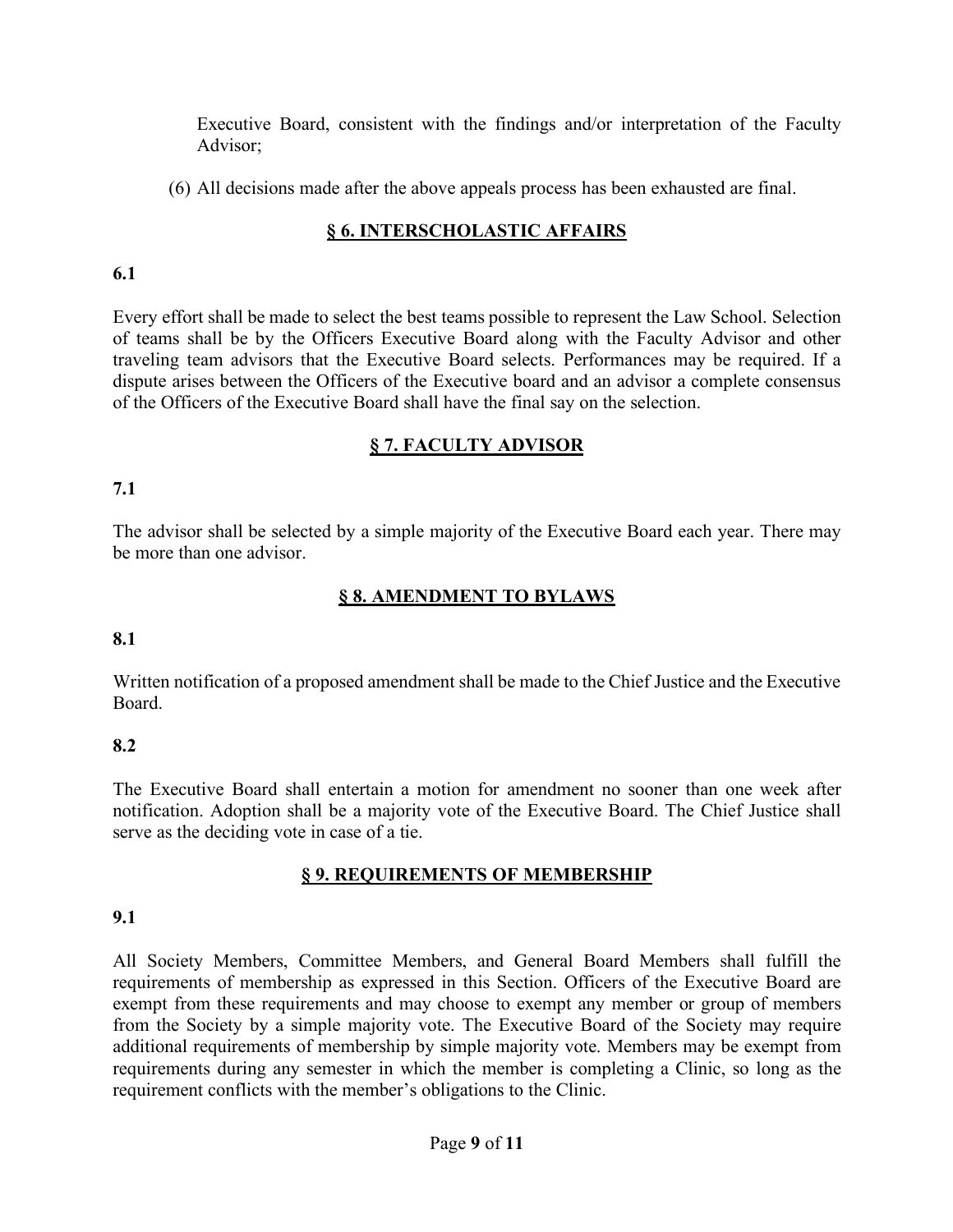## **9.2**

**Participation and Attendance**: Members must attend all regularly scheduled meetings, unless otherwise excused by the Chief Justice, in accordance with § 4.5 of these By-laws. All members must attend all oral argument competitions and LRW Mandatory Oral Arguments in their entirety, unless otherwise excused by the Officers of the Executive Board.

## **9.3**

**Contract Commitments**: Members must compete for an external travel team or the annual Intramural Competition each year to maintain their membership. This requirement will be deemed satisfied so long as the member put forth a good faith effort. A good faith effort is determined at the discretion of the Executive Board.

### **9.4**

**Tabling**: Members must table at least 2 hours per semester, and at least 2 hours per in-house competition event.

### **9.5**

**Email Policy**: Email shall be the primary method of communication for the Society. Members must regularly check their email for general information, scheduled meeting dates and times, and other Society business, unless otherwise unable due to personal or technical issues. Failure to reply to an email from the Executive Board within 24 hours from the date sent is grounds for forfeiting whatever privilege or opportunity may exist within the email. Additionally, failure to respond to an email requiring a response from the Executive Board is grounds for immediate disciplinary action to be determined by the Executive Board, consistent with the severity of the matter.

### **9.6**

**Community Activities**: The Society shall participate in and sponsor additional community events within and without the College of Law. Members are expected to attend and participate in such events whenever possible.

### **9.7**

**Maintaining Minimum GPA**: All members who received an invitation to join the Moot Court Society during or after Fall 2008 must currently have and must maintain a minimum cumulative Grade Point Average ("GPA") of 2.5, as well as remain a student in good standing as per the Code of Academic Regulations. Any Member whose cumulative GPA falls below 2.5 must notify the Chief Justice of the Moot Court Society immediately.